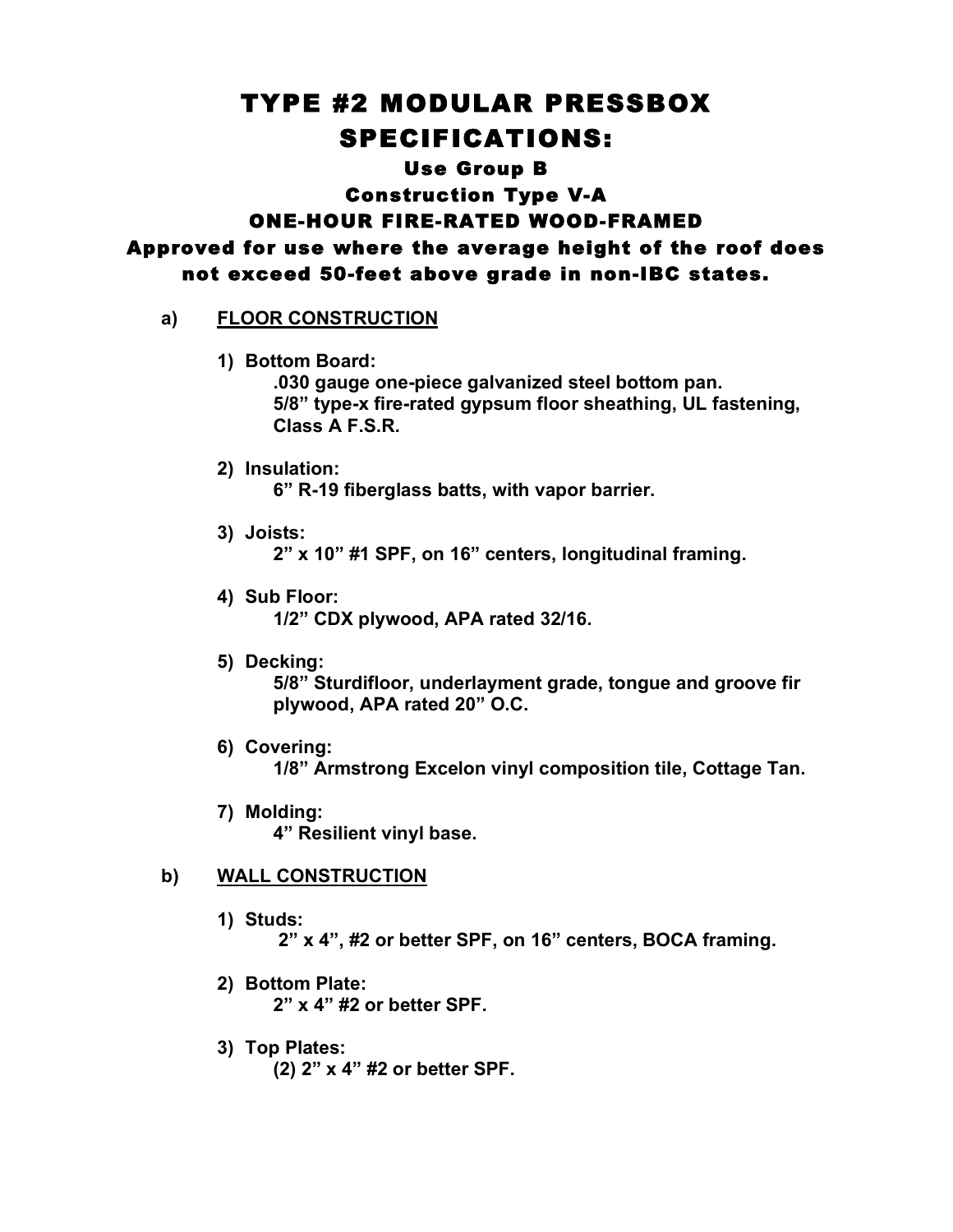**4) Headers:**

**As span and design load requires**

- **5) Ceiling Height: 7'10" to 7'8", front to back.**
- **6) Interior Sheathing: 4-mil. polyethylene vapor barrier 5/8" type-x fire-rated gypsum, UL fastening, Class A F.S.R.**
- **7) Covering:**

**½"or 5/8" vinyl faced gypsum finished interior wall panels, Class A F.S.R.**

- **8) Insulation: 3-1/2" R-11 fiberglass batts with vapor barrier.**
- **9) Sheathing:**

**19/32" AC plywood with ship-lap vertical edges and face grooves 8" O.C. ,UL fastening**

**10) Siding:**

**Heartland "Legends D7" .046 vertical board and batten vinyl panels.**

# **c) ROOF CONSTRUCTION**

**1) Joists:**

**2" x 10", #1 SPF, 16" O.C. spacing.**

**2) Overhang:**

**15-1/2" over front wall; 6" over rear wall. .019 aluminum fascia with perforated aluminum soffit panels.**

**3) Sub-ceiling:**

**5/8" type-x fire-rated gypsum board, UL fastening, Class A F.S.R.**

**4) Ceiling:**

**5/8" type-x fire-rated gypsum board, UL fastening, taped and bedded with spray textured finish, Class A F.S.R.**

**5) Insulation:**

**6" R-19 fiberglass batts with vapor barrier.**

**6) Decking:**

**1/2" CDX plywood, APA rated 32/16 under 5/8" Sturdifloor, underlayment grade, tongue and groove fir**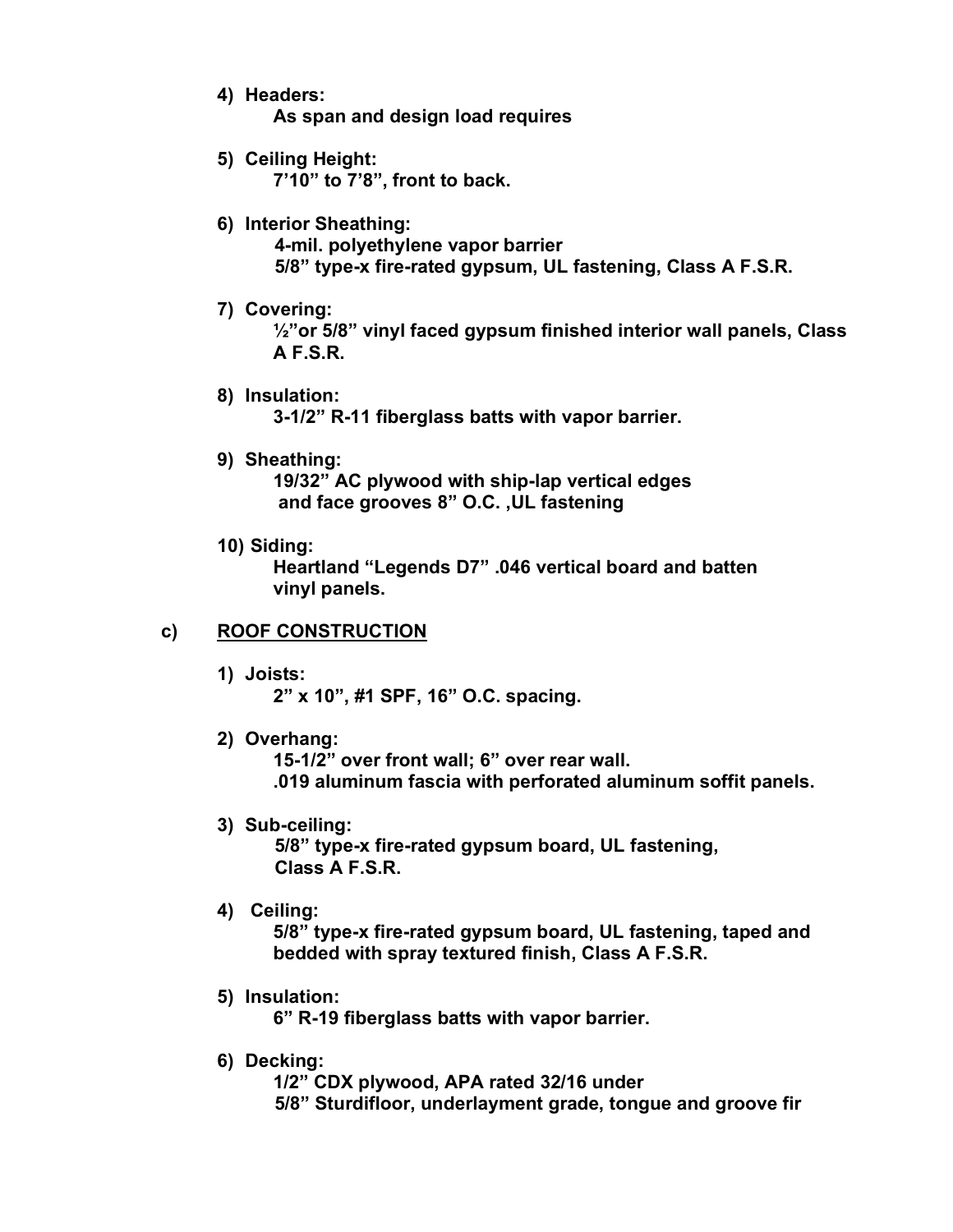**plywood, APA rated 20" O.C.**

**7) Covering: .060 single-ply EPDM rubber membrane, fully adhered.**

## **d) WINDOWS**

**Milgard #5120 "Classic Series" horizontal sliders with extruded vinyl frames, AAMA LC-25 structural rating, with 1" clear insulated tempered glass and removable insect screens.**

#### **e) DOORS**

**Challenge insulated vinyl-faced steel clad with wood jambs; 16" insulated/tempered lite, aluminum threshold, vinyl weather stops and heavy-duty retention chains. Doors equipped with commercial leverhandled keyed locksets.**

#### **f) ELECTRICAL**

**1) Service Entrance Panel:**

**Square D QO112M100 with Main Disconnect; rated at 120/240v, single phase, 100 amp capacity.**

**2) Receptacles:**

**Pass & Seymour 125 volt/15 amp duplex, spec-grade, along the rear wall.**

**Wiremold 5400 Series two-piece multi-channel, dual voltage, non metallic surface raceway along front wall below scorer's counter, outlets on 48" centers.**

**3) Lighting:**

**Lithonia M232PC1S 4-ft. 2-tube fluorescent strips with low-glare parabolic diffusers.**

**4) Circuits:**

**All branch circuit wiring is minimum #12 THHN encased in EMT thinwall conduit.**

## **g) SCORER'S COUNTER 18" deep x 3/4" lauan grade plywood with 1-1/2" x 2" edge, surfaced with .060 plastic laminate, Nevamar Neutra Matrix.**

# **h) CAMERA DECKS**

**1) Hatch:**

**Bilco Model NB50 2'6" x 4'6" aluminum roof hatch.**

**2) Ladder (Aluminum):**